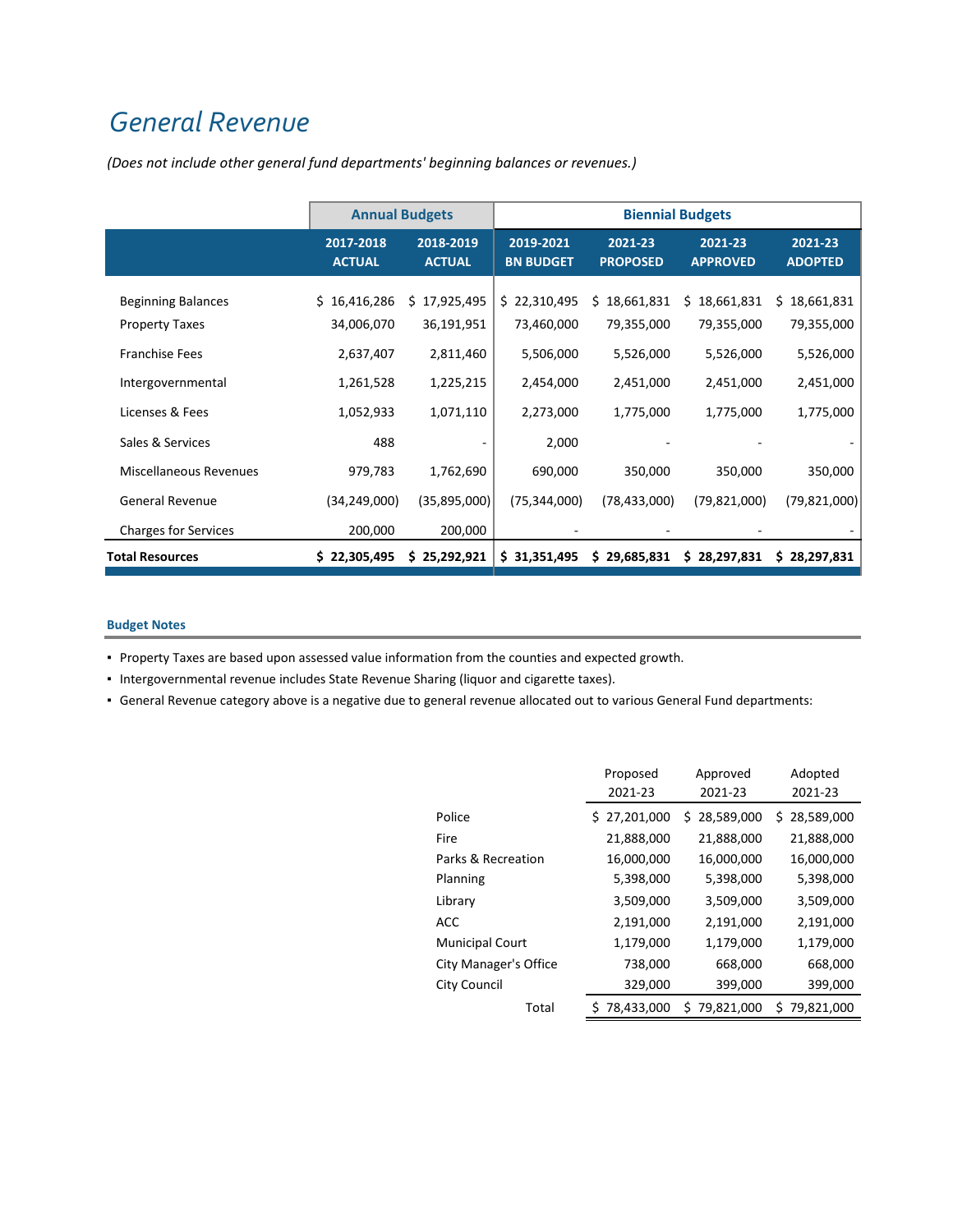

CITY OF LAKE OSWEGO GROUP SUMMARY

## **Budget Document - General Revenue**

For 2021-23

| Object                                         | 2017-2018<br><b>ACTUAL</b> | 2018-2019<br><b>ACTUAL</b> | 2019-2021<br><b>BUDGET</b> | 2021-2022<br><b>Biennium-Prop</b> | 2021-2022<br>Biennium-Appr | 2021-2022<br><b>Biennium-Adopt</b> |
|------------------------------------------------|----------------------------|----------------------------|----------------------------|-----------------------------------|----------------------------|------------------------------------|
| <b>Fund: 100 - GENERAL FUND</b>                |                            |                            |                            |                                   |                            |                                    |
| Revenue                                        |                            |                            |                            |                                   |                            |                                    |
| Category: 302 - BEGINNING FUND BALANCES        |                            |                            |                            |                                   |                            |                                    |
| 302100 - Unrestricted Fund Balance             | 15,846,285.88              | 17,350,495.01              | 21,730,495.00              | 18,071,831.00                     | 18,071,831.00              | 18,071,831.00                      |
| 302120 - Self Insurance Balance                | 570,000.00                 | 575,000.00                 | 580,000.00                 | 590,000.00                        | 590,000.00                 | 590,000.00                         |
| Category: 302 - BEGINNING FUND BALANCES Total: | 16,416,285.88              | 17,925,495.01              | 22,310,495.00              | 18,661,831.00                     | 18,661,831.00              | 18,661,831.00                      |
| Category: 303 - PROPERTY TAXES                 |                            |                            |                            |                                   |                            |                                    |
| 303110 - Current-Property Tax                  | 33,517,338.04              | 34,825,282.21              | 72,460,000.00              | 78,355,000.00                     | 78,355,000.00              | 78,355,000.00                      |
| 303210 - Delinquent-Prop Tax                   | 488,731.75                 | 1,366,669.00               | 1,000,000.00               | 1,000,000.00                      | 1,000,000.00               | 1,000,000.00                       |
| Category: 303 - PROPERTY TAXES Total:          | 34,006,069.79              | 36,191,951.21              | 73,460,000.00              | 79,355,000.00                     | 79,355,000.00              | 79,355,000.00                      |
| Category: 304 - FRANCHISE FEES                 |                            |                            |                            |                                   |                            |                                    |
| 304100 - PGE Franchise Fees                    | 1,153,972.82               | 1,168,082.67               | 2,336,000.00               | 2,350,000.00                      | 2,350,000.00               | 2,350,000.00                       |
| 304200 - Century Link                          | 57,374.59                  | 81,730.26                  | 133,000.00                 | 123,000.00                        | 123,000.00                 | 123,000.00                         |
| 304300 - Republic Services                     | 401,316.83                 | 455,372.68                 | 863,000.00                 | 876,000.00                        | 876,000.00                 | 876,000.00                         |
| 304400 - Comcast (MACC) - (was TCI)            | 609,937.26                 | 675,455.84                 | 1,283,000.00               | 1,200,000.00                      | 1,200,000.00               | 1,200,000.00                       |
| 304500 - Frontier (MACC)                       | 19,564.88                  | 24,161.28                  | 46,000.00                  | 39,000.00                         | 39,000.00                  | 39,000.00                          |
| 304510 - Century Link (MACC)                   | 3,294.85                   | 4,873.19                   | 10,000.00                  | 5,000.00                          | 5,000.00                   | 5,000.00                           |
| 304600 - NW Natural Gas Franchise Fees         | 376,901.21                 | 371,486.52                 | 797,000.00                 | 797,000.00                        | 797,000.00                 | 797,000.00                         |
| 304800 - Elec Lightwave Franchise Fees         | 5,044.87                   | 15,855.31                  | 18,000.00                  | 92,000.00                         | 92,000.00                  | 92,000.00                          |
| 304910 - NewPath Franchise Fee                 | 10,000.00                  | 12,309.52                  | 20,000.00                  | 20,000.00                         | 20,000.00                  | 20,000.00                          |
| 304990 - Miscellaneous Franchise Fees          | 0.00                       | 2,132.88                   | 0.00                       | 24,000.00                         | 24,000.00                  | 24,000.00                          |
| Category: 304 - FRANCHISE FEES Total:          | 2,637,407.31               | 2,811,460.15               | 5,506,000.00               | 5,526,000.00                      | 5,526,000.00               | 5,526,000.00                       |
| Category: 305 - INTERGOVERNMENTAL              |                            |                            |                            |                                   |                            |                                    |
| 305110 - State Cigarette Taxes                 | 46,236.97                  | 43,505.70                  | 92,000.00                  | 89,000.00                         | 89,000.00                  | 89,000.00                          |
| 305120 - State Liquor Taxes                    | 597,361.64                 | 631,821.76                 | 1,270,000.00               | 1,262,000.00                      | 1,262,000.00               | 1,262,000.00                       |
| 305125 - State Marijuana Taxes                 | 111,342.57                 | 0.00                       | 0.00                       | 0.00                              | 0.00                       | 0.00                               |
| 305128 - Heavy Equipment Rental Tax (HERT)     | 0.00                       | 0.00                       | 0.00                       | 0.00                              | 0.00                       | 0.00                               |
| 305430 - State Revenue Sharing                 | 506,587.32                 | 549,887.10                 | 1,092,000.00               | 1,100,000.00                      | 1,100,000.00               | 1,100,000.00                       |
| Category: 305 - INTERGOVERNMENTAL Total:       | 1,261,528.50               | 1,225,214.56               | 2,454,000.00               | 2,451,000.00                      | 2,451,000.00               | 2,451,000.00                       |
| Category: 306 - LICENSES AND FEES              |                            |                            |                            |                                   |                            |                                    |
| 306204 - Communication Tower Lease             | 53,425.43                  | 55,028.22                  | 109,000.00                 | 117,000.00                        | 117,000.00                 | 117,000.00                         |
| 306281 - LakeShore Inn (Westover)              | 52,576.13                  | 54,471.78                  | 109,000.00                 | 89,000.00                         | 89,000.00                  | 89,000.00                          |
| 306282 - Res Inn-Marriott (InnsKeeper)         | 171,236.73                 | 160,028.22                 | 371,000.00                 | 284,000.00                        | 284,000.00                 | 284,000.00                         |
| 306283 - Crowne Plaza (Holiday Inn)            | 222,492.01                 | 220,160.52                 | 469,000.00                 | 350,000.00                        | 350,000.00                 | 350,000.00                         |
| 306284 - Hilton Garden (Hilton)                | 303,226.91                 | 322,068.35                 | 665,000.00                 | 500,000.00                        | 500,000.00                 | 500,000.00                         |
| 306285 - Fairfield Inn (Alameda Prop)          | 179,562.86                 | 179,317.99                 | 390,000.00                 | 289,000.00                        | 289,000.00                 | 289,000.00                         |
| 306286 - Other Hotel/Motel Tax                 | 70,413.29                  | 80,034.94                  | 160,000.00                 | 146,000.00                        | 146,000.00                 | 146,000.00                         |
| Category: 306 - LICENSES AND FEES Total:       | 1,052,933.36               | 1,071,110.02               | 2,273,000.00               | 1,775,000.00                      | 1,775,000.00               | 1,775,000.00                       |
| Category: 308 - SALES AND SERVICES             |                            |                            |                            |                                   |                            |                                    |
| 308590 - Merchandise Sales                     | 0.00                       | 0.00                       | 1,000.00                   | 0.00                              | 0.00                       | 0.00                               |
| 308930 - Vending Machine Sales                 | 487.71                     | 0.00                       | 1,000.00                   | 0.00                              | 0.00                       | 0.00                               |
| Category: 308 - SALES AND SERVICES Total:      | 487.71                     | 0.00                       | 2,000.00                   | 0.00                              | 0.00                       | 0.00                               |
| Category: 310 - MISCELLANEOUS REVENUES         |                            |                            |                            |                                   |                            |                                    |
| 310200 - Investment Income                     | 250,549.29                 | 875,029.40                 | 600,000.00                 | 260,000.00                        | 260,000.00                 | 260,000.00                         |